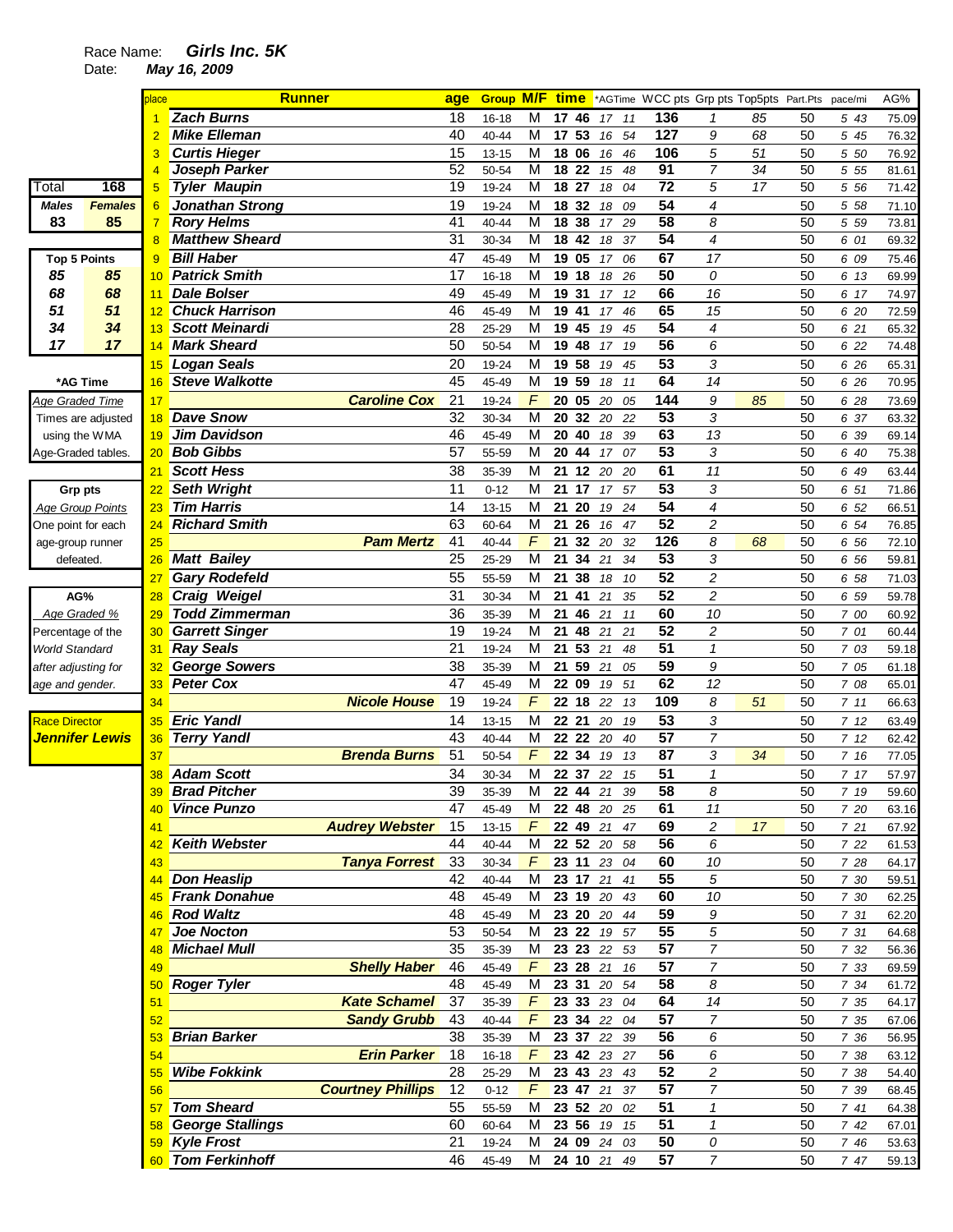## Race Name: **Girls Inc. 5K**

Date: **May 16, 2009** 

| place | <b>Runner</b>           |                           | age             | <b>Group M/F</b> |                | <u>time</u>        |       |    |                 | *AGTime WCC pts Grp pts Top5pts Part.Pts |    | pace/mi | AG%   |
|-------|-------------------------|---------------------------|-----------------|------------------|----------------|--------------------|-------|----|-----------------|------------------------------------------|----|---------|-------|
| 61    | <b>Ronnie Lindley</b>   |                           | 53              | 50-54            | M              | 11<br>24           | 20    | 39 | 54              | 4                                        | 50 | 747     | 62.49 |
| 62    | <b>Darin Dubbs</b>      |                           | 40              | 40-44            | M              | 24<br>13           | 22    | 53 | 54              | 4                                        | 50 | 7 48    | 56.36 |
| 63    |                         | <b>Lesley Ferkinhoff</b>  | 19              | 19-24            | F              | 35<br>24           | 24    | 29 | 57              | $\overline{7}$                           | 50 | 7 55    | 60.44 |
| 64    | <b>Jared Miller</b>     |                           | 14              | 13-15            | M              | 24<br>43           | 22    | 28 | 52              | 2                                        | 50 | 757     | 57.41 |
| 65    | <b>Keith Runyon</b>     |                           | 50              | 50-54            | M              | 44<br>24           | 21    | 38 | 53              | 3                                        | 50 | 7 58    | 59.63 |
| 66    |                         | <b>Tiffany Mull</b>       | 34              | 30-34            | $\overline{F}$ | 46<br>24           | 24    | 34 | 59              | 9                                        | 50 | 7 58    | 60.25 |
| 67    | <b>Josh Chenoweth</b>   |                           | 29              | 25-29            | M              | 24<br>48           | 24    | 47 | 51              | $\mathcal I$                             | 50 | 7 59    | 52.06 |
| 68    |                         | <b>Heather Herrmann</b>   | 28              | $25 - 29$        | F              | 24<br>51           | 24    | 51 | $\overline{57}$ | 7                                        | 50 | 7 59    | 59.56 |
| 69    |                         | <b>Katie Temple</b>       | 17              | $16 - 18$        | F              | 56<br>24           | 24    | 25 | 55              | 5                                        | 50 | 8 02    | 60.63 |
| 70    |                         | <b>Jessica McKinney</b>   | 32              | 30-34            | F              | 25<br>04           | 24    | 59 | $\overline{58}$ | 8                                        | 50 | 8 04    | 59.21 |
| 71    | Jake Schamel            |                           | $\overline{12}$ | $0 - 12$         | M              | 25<br>08           | 21    | 48 | $\overline{52}$ | $\overline{c}$                           | 50 | 8 05    | 59.17 |
| 72    |                         | <b>Kelly Weaver</b>       | 36              | 35-39            | F              | 25<br>08           | 24    | 44 | 63              | 13                                       | 50 | 8 05    | 59.84 |
| 73    | <b>Mark Cox</b>         |                           | 32              | 30-34            | M              | 25<br>$\boxed{14}$ | 25    | 02 | 50              | 0                                        | 50 | 8 07    | 51.52 |
| 74    | <b>Geoff Williams</b>   |                           | 40              | 40-44            | M              | 25<br>18           | 23    | 55 | 53              | 3                                        | 50 | 8 09    | 53.95 |
| 75    | <b>Rick Bolser</b>      |                           | 40              | 40-44            | M              | 20<br>25           | 23    | 57 | 52              | 2                                        | 50 | 8 09    | 53.88 |
| 76    |                         | <b>Allison Hester</b>     | 16              | $16 - 18$        | F              | 25<br>25           | 24    | 35 | 54              | 4                                        | 50 | 8 11    | 60.22 |
| 77    |                         | <b>Heather Dils</b>       | 35              | 35-39            | F              | 25<br>26           | 25    | 08 | 62              | 12                                       | 50 | 8 11    | 58.88 |
| 78    | <b>Kevin Gramman</b>    |                           | 46              | 45-49            | M              | 25<br>37           | 23    | 08 | 56              | 6                                        | 50 | 8 15    | 55.78 |
| 79    | John Kuhn               |                           | 38              | 35-39            | M              | 25<br>39           | 24    | 36 | 55              | 5                                        | 50 | 8 15    | 52.43 |
| 80    |                         | <b>Eileen Cravens</b>     | 52              | 50-54            | F              | 25<br>44           | 21    | 37 | 52              | $\overline{c}$                           | 50 | 8 17    | 68.45 |
| 81    |                         | <b>Gwynne Justice</b>     | 40              | 40-44            | F              | 25<br>45           | 24    | 44 | 56              | 6                                        | 50 | 8<br>17 | 59.82 |
| 82    |                         | <b>Lori Bolser</b>        | 37              | 35-39            | F              | 25<br>53           | 25    | 21 | 61              | 11                                       | 50 | 8 20    | 58.39 |
| 83    |                         | <b>Quyen Wolfe</b>        | 31              | 30-34            | F              | 56<br>25           | 25    | 54 | 57              | $\overline{7}$                           | 50 | 8 21    | 57.14 |
| 84    |                         | <b>Arlene Berger</b>      | 33              | 30-34            | F              | 58<br>25           | 25    | 50 | 56              | 6                                        | 50 | 8 21    | 57.29 |
| 85    | <b>Seth Bischoff</b>    |                           | 28              | 25-29            | M              | 01<br>26           | 26    | 01 | 50              | 0                                        | 50 | 8 22    | 49.59 |
| 86    |                         | <b>Tonya Burroughs</b>    | 22              | 19-24            | F              | 26<br>12           | 26    | 12 | 56              | 6                                        | 50 | 8 26    | 56.49 |
| 87    |                         | Jenna Barker              | 9               | $0 - 12$         | F              | 26<br>15           | 22    | 08 | 56              | 6                                        | 50 | 8 27    | 66.85 |
| 88    | <b>Todd Barker</b>      |                           | 44              | 40-44            | M              | 26<br>16           | 24    | 05 | 51              | $\mathbf{1}$                             | 50 | 8 27    | 53.56 |
| 89    | <b>Raymond Blevins</b>  |                           | 51              | 50-54            | M              | 26<br>17           | 22    | 48 | 52              | 2                                        | 50 | 8 28    | 56.57 |
| 90    |                         | <b>Heather Johnson</b>    | 22              | 19-24            | F              | 26<br>40           | 26    | 40 | 55              | 5                                        | 50 | 35<br>8 | 55.50 |
| 91    |                         | <b>Mindy Ward</b>         | 38              | 35-39            | $\overline{F}$ | 26<br>59           | 26    | 16 | 60              | 10                                       | 50 | 41<br>8 | 56.33 |
| 92    | <b>Kevin Shelley</b>    |                           | 43              | 40-44            | M              | 11<br>27           | 25    | 07 | 50              | 0                                        | 50 | 8 45    | 51.36 |
| 93    |                         | <b>Melissa Snyder</b>     | 27              | $25 - 29$        | F              | 12<br>27           | 27    | 12 | 56              | 6                                        | 50 | 8 45    | 54.41 |
| 94    |                         | <b>Shulamite Wan</b>      | 25              | 25-29            | F              | 18<br>27           | 27    | 18 | 55              | 5                                        | 50 | 8<br>47 | 54.21 |
| 95    | <b>Ryan Miller</b>      |                           | 11              | $0 - 12$         | M              | 27<br>20           | 23    | 03 | 51              | 1                                        | 50 | 8<br>48 | 55.96 |
| 96    |                         | <b>Michelle Dafler</b>    | 31              | 30-34            | F              | 20<br>27           | 27    | 18 | 55              | 5                                        | 50 | 8 48    | 54.22 |
| 97    |                         | <b>Emily Lacey</b>        | 16              | $16 - 18$        | F              | 27<br>43           | 26    | 48 | $\overline{53}$ | 3                                        | 50 | 8 55    | 55.22 |
| 98    | <b>Greg Kurtz</b>       |                           | 52              | 50-54            | M              | 27 44              | 23    | 52 | 51              | $\mathbf{1}$                             | 50 | 8 56    | 54.05 |
| 99    |                         | <b>Brenda Baumer</b>      | 45              | 45-49            | $\overline{F}$ | 27 48 25 30        |       |    | 56              | 6                                        | 50 | 8 57    | 58.06 |
|       | 100 James Day           |                           | 38              | 35-39            | M              | 27 51 26 43        |       |    | 54              | 4                                        | 50 | 8 58    | 48.29 |
| 101   |                         | <b>Emily Fleenor</b>      | 52              | 50-54            | F              | 28 09              | 23    | 39 | 51              | 1                                        | 50 | 9 04    | 62.57 |
|       | 102 Chad Ward           |                           | 35              | 35-39            | М              | 28 24 27 48        |       |    | 53              | 3                                        | 50 | 9 08    | 46.41 |
| 103   |                         | <b>Angelina Crowe</b>     | 24              | 19-24            | F              | 28 25 28 25        |       |    | 54              | 4                                        | 50 | 9 09    | 52.08 |
|       | 104 Hennie Van Nierkerk |                           | 46              | 45-49            | М              | 28 32 25 46        |       |    | 55              | 5                                        | 50 | 9 11    | 50.08 |
| 105   |                         | <b>Darlene Black</b>      | 47              | 45-49            | F              | 28 42 25           |       | 42 | 55              | 5                                        | 50 | 9 14    | 57.60 |
| 106   |                         | <b>Anna Kurtz</b>         | 18              | $16 - 18$        | F              | 28 44              | 28 26 |    | 52              | 2                                        | 50 | 9 15    | 52.07 |
| 107   | <b>Tom Carrico</b>      |                           | 56              | 55-59            | M              | 28 51              | 24    | 01 | 50              | 0                                        | 50 | 9 17    | 53.72 |
|       | 108 Robbie Geise        |                           | 38              | 35-39            | M              | 28 55              | 27    | 44 | 52              | 2                                        | 50 | 9 18    | 46.51 |
| 109   |                         | <b>Denise Retz</b>        | 30              | 30-34            | $\digamma$     | $\bf{00}$<br>29    | 28    | 59 | 54              | $\boldsymbol{4}$                         | 50 | 9 20    | 51.05 |
| 110   |                         | <b>Hailey Jo Coyle</b>    | 10              | $0 - 12$         | F              | 22<br>29           | 25 29 |    | 55              | 5                                        | 50 | 9 27    | 58.09 |
| 111   |                         | <b>Evangelina Sanabia</b> | 47              | 45-49            | F              | 36<br>29           | 26    | 30 | 54              | 4                                        | 50 | 9 32    | 55.85 |
|       | 112 Duane Fry           |                           | 37              | 35-39            | М              | 29 45 28           |       | 45 | 51              | 1                                        | 50 | 9 35    | 44.88 |
|       | 113 Ron McFadden        |                           | 54              | 50-54            | M              | 46<br>29           | 25    | 12 | 50              | 0                                        | 50 | 9 35    | 51.20 |
| 114   |                         | <b>Kim Norvell</b>        | 44              | 40-44            | F              | 29<br>50           | 27    | 40 | 55              | 5                                        | 50 | 9 36    | 53.51 |
| 115   |                         | <b>Angie Shipman</b>      | 36              | 35-39            | F              | 30 09              | 29    | 40 | 59              | 9                                        | 50 | 9 42    | 49.88 |
| 116   |                         | <b>Tracey Freeman</b>     | 39              | 35-39            | $\overline{F}$ | 30 11              | 29    | 12 | 58              | 8                                        | 50 | 9 43    | 50.68 |
|       | 117 Dawson Ward         |                           | 8               | $0 - 12$         | M              | 30 17              | 22    | 57 | 50              | 0                                        | 50 | 9 45    | 56.20 |
| 118   |                         | <b>Judy Pierce</b>        | 47              | 45-49            | F              | 29<br>30           | 27    | 18 | 53              | 3                                        | 50 | 9 4 9   | 54.23 |
| 119   |                         | <b>Lisa Schrader</b>      | 29              | 25-29            | F              | 30 31              | 30 31 |    | 54              | $\overline{4}$                           | 50 | 9 4 9   | 48.50 |
| 120   |                         | <b>Lindsay Boatright</b>  | 29              | 25-29            | F              | 30 37 30 37        |       |    | 53              | $\overline{3}$                           | 50 | 9 51    | 48.34 |
|       |                         |                           |                 |                  |                |                    |       |    |                 |                                          |    |         |       |